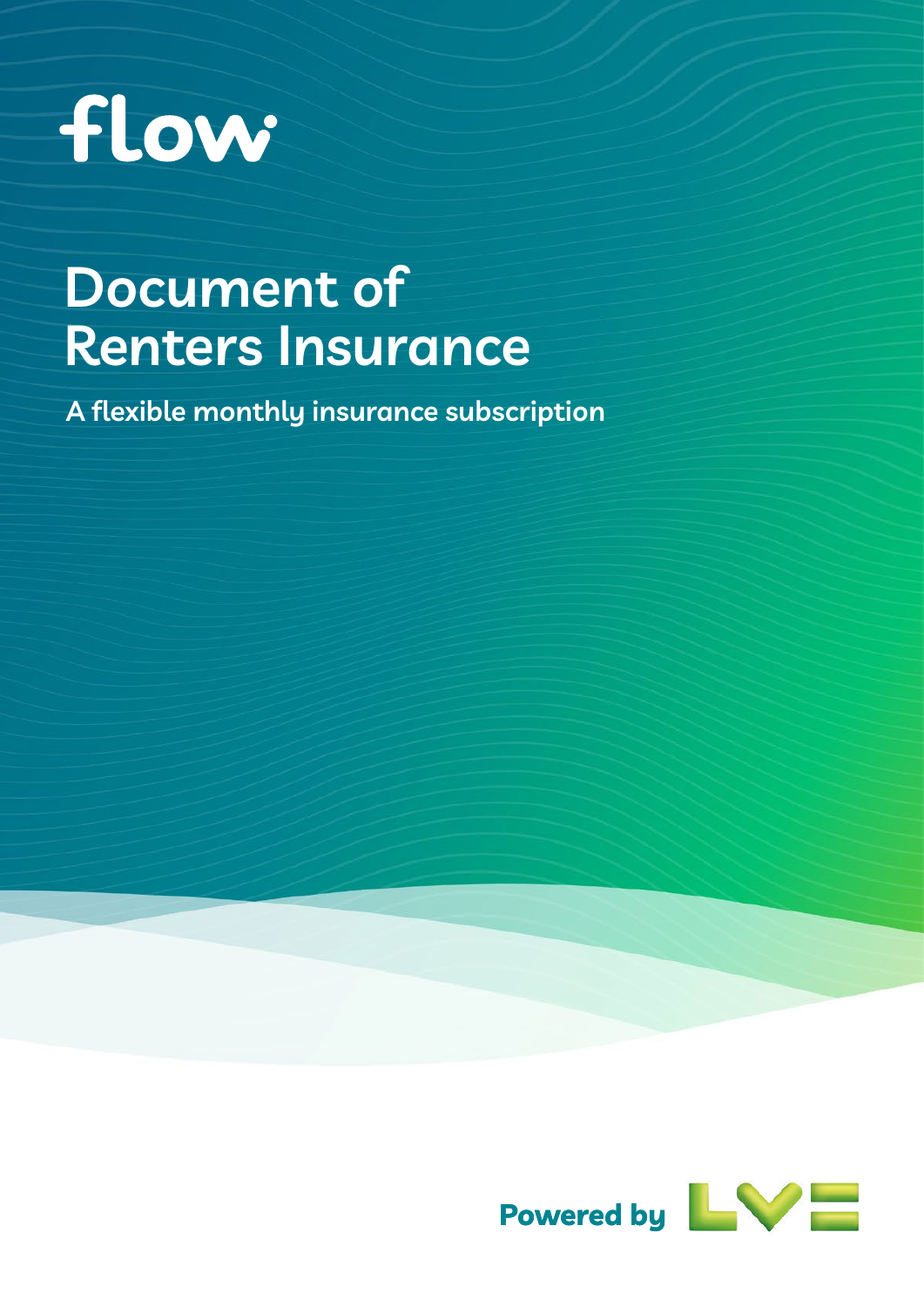# <span id="page-1-0"></span>**Welcome to Flow**

Thanks for choosing Flow, your monthly renters insurance subscription.

In this booklet, you'll find everything you need to know about the cover you have with your subscription – including what is covered and what isn't - so please keep it safe with your schedule.

Flow is a monthly insurance subscription. By choosing this product you agree to pay for your insurance by recurring payment from your credit or debit card. Your insurance subscription will automatically continue each month unless you tell us otherwise. Flow will allow you to manage your insurance through your online account. We won't charge you any administration fees if you decide to change your details or cover and you are free to cancel your insurance subscription at any time without a cancellation fee.

This product meets the demands and needs of someone looking to insure the contents of their home. The level of cover and any optional extras you've chosen will be shown on your schedule. We haven't given you any advice or recommendations as to whether this product meets your specific insurance requirements.

Just so you know - our staff are paid a salary and may receive an annual bonus, but these are not directly influenced by your decision to purchase this insurance subscription.

All communications will be in English. You can get this and other documents from us in Braille, large print or audiotape by logging into your account.

### **Duplicate cover**

This product may not be suitable if you already have the same cover elsewhere e.g. with another insurer or specific gadget or mobile phone insurance. You'll need to consider whether you may be paying for duplicate cover and you should review your insurance requirements on a regular basis.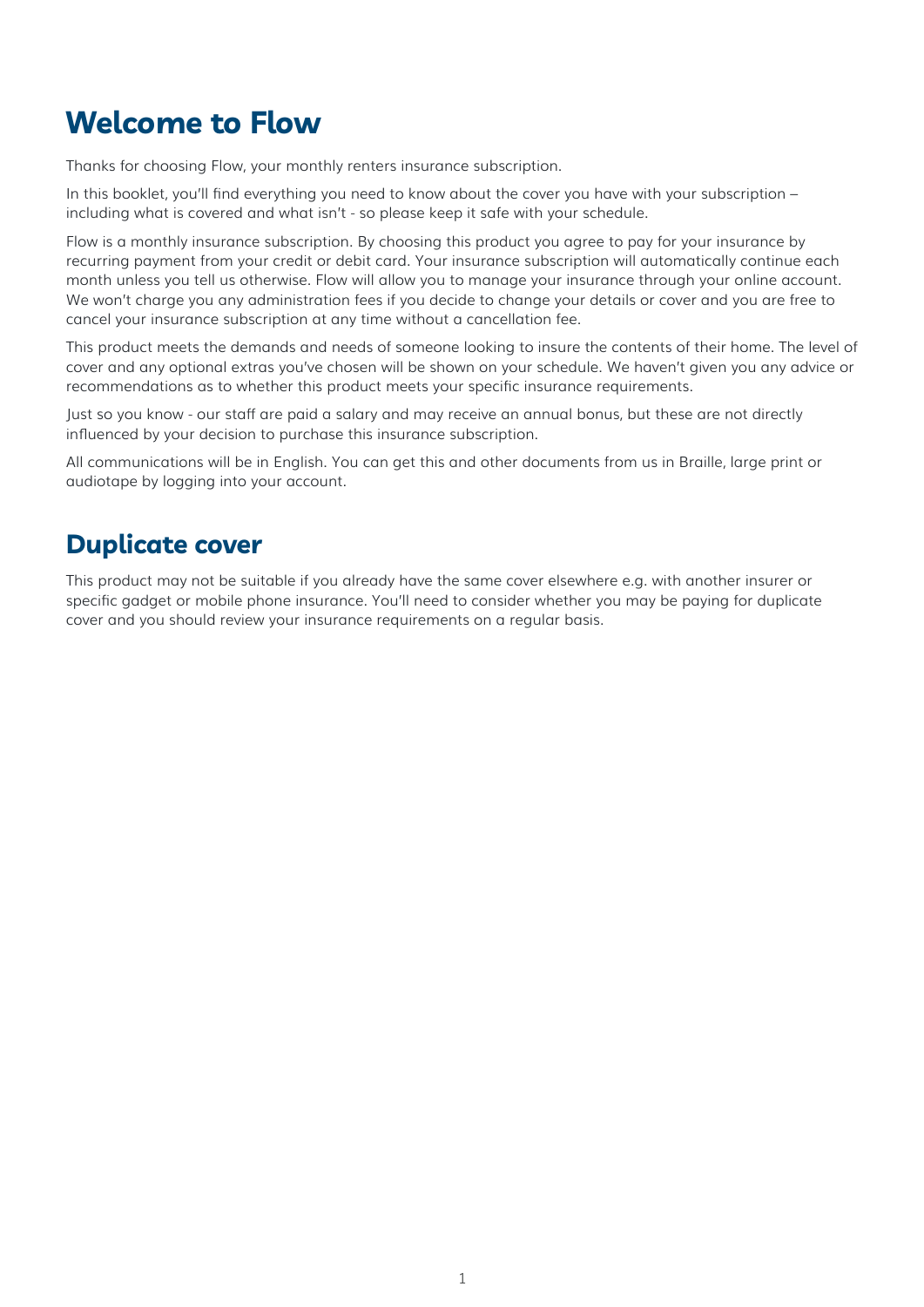# <span id="page-2-0"></span>**Contents**

| Welcome                                                    |    |
|------------------------------------------------------------|----|
| Your renters insurance subscription                        | 3  |
| Definitions                                                | 4  |
| Contents - What's covered and what's not covered           | 6  |
| Specified items - What's covered and what's not covered    | 8  |
| How we'll settle your claim - contents and specified items | 9  |
| General exceptions                                         | 10 |
| General conditions                                         | 11 |
| A summary of how we use your personal information          | 14 |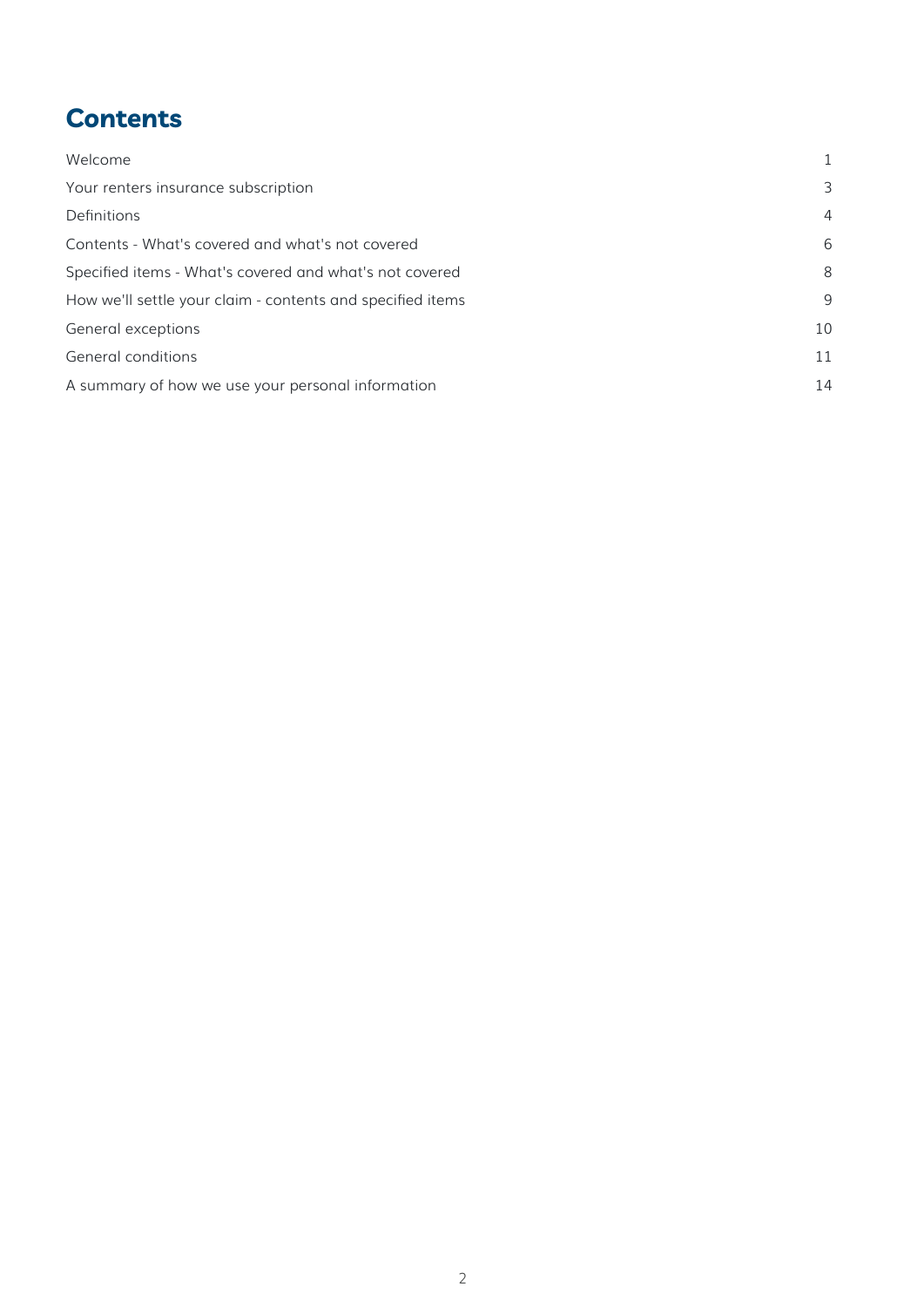# <span id="page-3-0"></span>**Your renters insurance subscription**

Please read this document of renters insurance and your schedule as one document. This is your contract with us.

In return for your payment we'll give you insurance cover as set out in this booklet according to the cover selections and subscription period of insurance shown on your schedule.

Your subscription cover is underwritten by Liverpool Victoria Insurance Company Ltd.

#### **Our commitment to you**

We'll always:

- give you clear and correct information;
- be fair and reasonable;
- act as quickly as we can.

#### **Giving us the correct information**

It's important you give us correct information as we could cancel your renters insurance subscription back to the start date and/or not pay a claim if you don't. Also, please check your contract and let us know if you think anything is wrong or doesn't seem right. If you're not sure whether you need to tell us about something, it's always best to check with us.

#### **To make a change**

You can log into your insurance subscription account to make changes such as – you change your bike, move home or cancelling your insurance subscription.

#### **To make a claim**

Log into your insurance subscription account or call us on: **0800 030 4898 or 0120 2856143 (24 hours a day 365 days a year).** 

Follow these simple steps:

- Phone us as soon as you can;
- If your belongings have been stolen, report this to the police first and note the crime reference number. We'll need this number when you call us;
- Speak to us before you make arrangements to repair, replace or settle your claim.

#### **If you have a domestic emergency 0800 028 5988 (24 hours a day, 365 days a year)**

If you or your family suffer a domestic emergency in your home, such as a blocked toilet, or water leak, our Domestic Emergency Assistance helpline service is available for you. As well as information about the emergency, we'll also need your email address to help us identify your Flow account.

A trained operator will be on hand to help and advise you. If required, they will arrange for emergency assistance or repairs to be completed by an approved tradesperson.

**If you use this service, you will be responsible for paying the tradesperson's charges and any costs of materials incurred. You should check with your landlord or letting agent before going ahead with any work in case they are able to offer alternative assistance.** 

#### **To make a complaint**

If you're not happy for any reason, we want to make sure things are put right.

Please email **[customerrelations\\_flow@lv.com](mailto:customerrelations_flow%40lv.com?subject=)** or write to the Customer Relations Manager, LV=, County Gates, Bournemouth, BH1 2NF. Your email address will help us identify your Flow account.

More information can be found on **[lv.com/](http://lv.com/insurance/complaints) [insurance/complaints](http://lv.com/insurance/complaints)**. If you'd like a paper copy, we can also send you our complaints procedure in the post.

If you're not happy with the outcome of your complaint, you can contact the Financial Ombudsman Service within 6 months of receiving our final response letter.

Please visit **[financial-ombudsman.org.uk](http://financial-ombudsman.org.uk)** for more information.

**Making a complaint will not affect your right to take legal action.** 

#### **What happens if we can't meet our liabilities**

If we can't meet our liabilities, you may be able to claim from the Financial Services Compensation Scheme (FSCS). There are different levels of compensation depending on what kind of insurance you have. Renters insurance is covered for 90% of the claim as it's a non-compulsory insurance product.

You can get further information from: **[www.fscs.org.uk](http://www.fscs.org.uk)**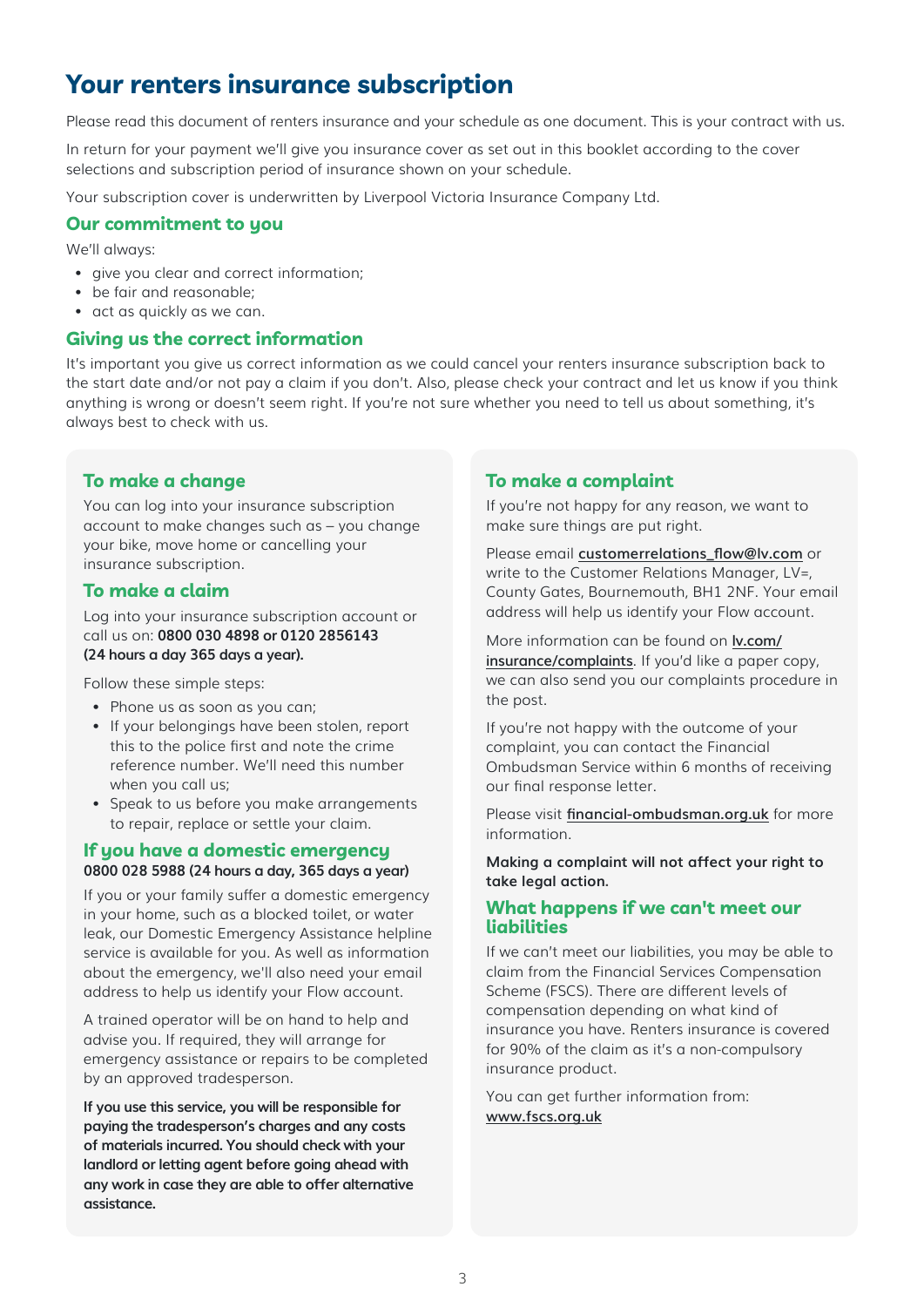# <span id="page-4-0"></span>**Definitions**

Here's a breakdown of some of the common terms you'll see in this document of insurance – wherever they appear, they have the same meaning:

| <b>Accidental damage</b>                | damage caused suddenly by external means which is not expected and<br>not deliberate.                                                                                                                                                                                                                                                                                                                                                                                                                                                                                                                                                                                                                                |
|-----------------------------------------|----------------------------------------------------------------------------------------------------------------------------------------------------------------------------------------------------------------------------------------------------------------------------------------------------------------------------------------------------------------------------------------------------------------------------------------------------------------------------------------------------------------------------------------------------------------------------------------------------------------------------------------------------------------------------------------------------------------------|
| <b>Account holder</b>                   | the person on your schedule named as the account holder. This person is<br>responsible for the cover, including paying the premium and who we'll<br>contact.                                                                                                                                                                                                                                                                                                                                                                                                                                                                                                                                                         |
| Claim                                   | a single loss or series of losses arising from one incident.                                                                                                                                                                                                                                                                                                                                                                                                                                                                                                                                                                                                                                                         |
| Contents                                | contents are household goods, furniture, furnishings, electricals and<br>specified items that you and your family:<br>• own;<br>• are legally responsible for.<br>contents are not:<br>• your landlord's contents unless your tenancy agreement says you are<br>legally responsible;<br>• contents owned by any other tenant other than your family;<br>• motor vehicles (including motorbikes, quad bikes and motorised<br>scooters), caravans, trailers, watercraft, aircraft and all their<br>accessories;<br>• animals;<br>money;<br>business stock, tools or materials used for business to any extent;<br>any part of the structure of your home, including decorations or<br>permanent fixtures and fittings. |
| Contract                                | this document of renters insurance and your schedule.                                                                                                                                                                                                                                                                                                                                                                                                                                                                                                                                                                                                                                                                |
| <b>Document of renters</b><br>insurance | this booklet.                                                                                                                                                                                                                                                                                                                                                                                                                                                                                                                                                                                                                                                                                                        |
| <b>Excess</b>                           | the first amount of any claim which you must pay.                                                                                                                                                                                                                                                                                                                                                                                                                                                                                                                                                                                                                                                                    |
| Family                                  | you, your spouse/partner and any other relatives, all permanently living<br>within your home. This does not include any lodger, paying guest or other<br>tenants that you share the home with.                                                                                                                                                                                                                                                                                                                                                                                                                                                                                                                       |
| Home                                    | your main residence including any garages and outbuildings at the<br>address shown on the schedule that you're renting.                                                                                                                                                                                                                                                                                                                                                                                                                                                                                                                                                                                              |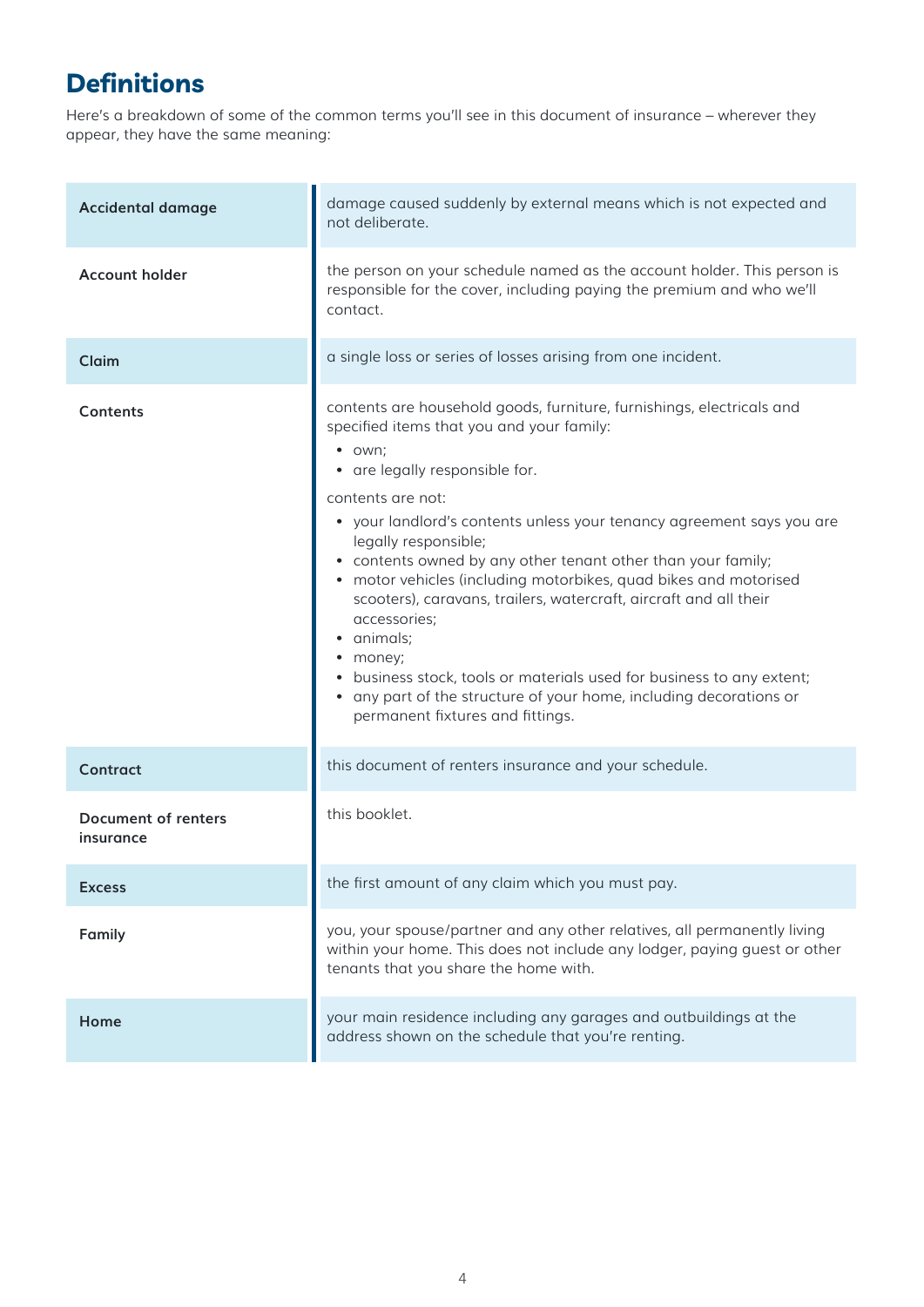# **Definitions - continued**

| <b>Money</b>                      | cash, cheques, postal and money orders, bankers' drafts, luncheon<br>vouchers, saving stamps and certificates, bonds, current postage stamps,<br>travellers cheques, travel tickets, season tickets and gift tokens.                                                                                                                                                                                                                                                                                                                                                                                                                                                                                                                                                                                        |
|-----------------------------------|-------------------------------------------------------------------------------------------------------------------------------------------------------------------------------------------------------------------------------------------------------------------------------------------------------------------------------------------------------------------------------------------------------------------------------------------------------------------------------------------------------------------------------------------------------------------------------------------------------------------------------------------------------------------------------------------------------------------------------------------------------------------------------------------------------------|
| Limit of cover                    | the most we'll pay for any claim.                                                                                                                                                                                                                                                                                                                                                                                                                                                                                                                                                                                                                                                                                                                                                                           |
| <b>Schedule</b>                   | is part of your contract and includes:<br>• cover dates;<br>• account holder;<br>· claims history;<br>• limits of cover;<br>• any conditions which vary the terms of your insurance subscription.                                                                                                                                                                                                                                                                                                                                                                                                                                                                                                                                                                                                           |
| <b>Specified items (optional)</b> | Specified items are:<br>• items worth more than £2000 in your home;<br>• items that are worn or carried away from home (including bicycles).<br>To be covered for items away from home, these must be specified<br>regardless of their value e.g. a bicycle worth £500.<br>Specified items are not:<br>• items owned by your landlord or any other tenant (other than your<br>family);<br>• motor vehicles (including motorbikes, quad bikes and motorised<br>scooters), caravans;<br>• trailers, watercraft, aircraft and all their accessories;<br>business stock, tools or materials used for business to any extent;<br>animals;<br>money;<br>• furniture – these are covered under contents;<br>• any part of the structure of your home, including decorations or<br>permanent fixtures and fittings. |
| <b>Unoccupied</b>                 | not lived in by you or a member of your family for more than 30 days in a<br>row, or doesn't have sufficient furniture or services for normal living<br>purposes.<br>By lived in we mean stayed in and slept overnight for at least 2 nights in a<br>row each week.                                                                                                                                                                                                                                                                                                                                                                                                                                                                                                                                         |
| We, our, us                       | Liverpool Victoria Insurance Company Ltd.                                                                                                                                                                                                                                                                                                                                                                                                                                                                                                                                                                                                                                                                                                                                                                   |
| Wear and tear                     | damage caused by general use over time.                                                                                                                                                                                                                                                                                                                                                                                                                                                                                                                                                                                                                                                                                                                                                                     |
| You, your                         | the person named as the account holder on your schedule.                                                                                                                                                                                                                                                                                                                                                                                                                                                                                                                                                                                                                                                                                                                                                    |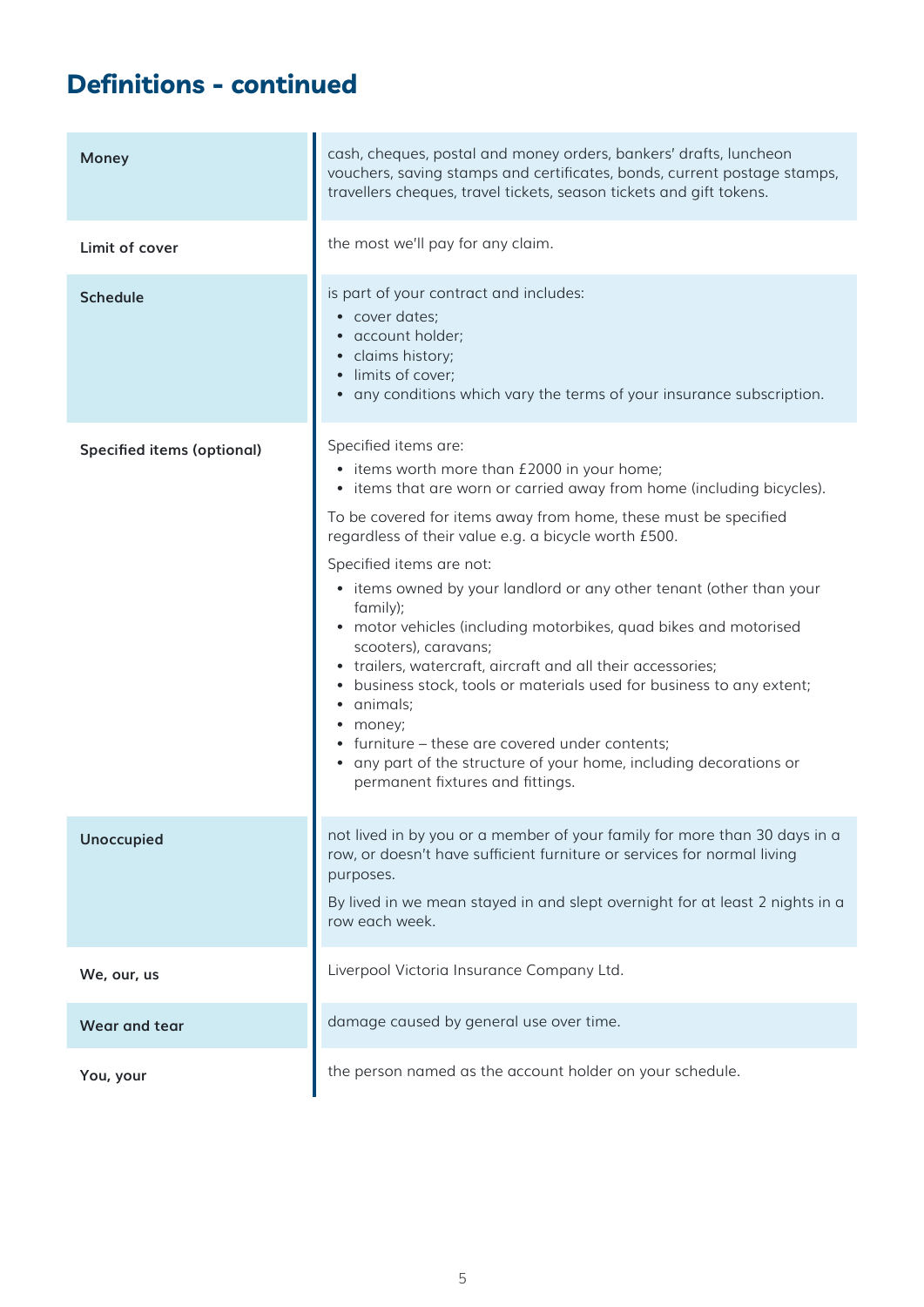# **Contents**

**We'll provide the following cover for any loss or damage to the contents in your home, up to the limit of cover shown on your schedule:**

| <b>What's covered?</b>                                                                                                                                                                                                                                                                                                  | <b>What's not covered?</b>                                                                                                                                                                                                                          |
|-------------------------------------------------------------------------------------------------------------------------------------------------------------------------------------------------------------------------------------------------------------------------------------------------------------------------|-----------------------------------------------------------------------------------------------------------------------------------------------------------------------------------------------------------------------------------------------------|
| Fire (including resultant smoke<br>damage) lightning, explosion or<br>earthquake                                                                                                                                                                                                                                        |                                                                                                                                                                                                                                                     |
| Water or oil leaking from any fixed<br>tank, domestic appliance or pipe,<br>including loss of metered water or oil.                                                                                                                                                                                                     | · loss or damage after your home has been unoccupied for more than<br>30 days in a row;<br>• damage caused by the failure, wear and tear or lack of grouting or<br>sealant.                                                                         |
| Theft or attempted theft                                                                                                                                                                                                                                                                                                | • theft or attempted theft after your home has been unoccupied for<br>more than 30 days in a row;<br>• more than £2,000 from any outbuilding or garage.                                                                                             |
| Storm or flood                                                                                                                                                                                                                                                                                                          |                                                                                                                                                                                                                                                     |
| Vandalism including riot, civil<br>unrest, strikes or labour or political<br>disturbances.                                                                                                                                                                                                                              | • damage after your home has been unoccupied for more than 30 days<br>in a row.                                                                                                                                                                     |
| Impact by any animal, falling tree or<br>branch, road vehicle, aircraft, train or<br>other flying objects (including items<br>dropped from them)                                                                                                                                                                        | · damage caused by domestic pets.                                                                                                                                                                                                                   |
| Accidental damage (optional)                                                                                                                                                                                                                                                                                            | · damage to computer software or downloaded information;<br>· loss or damage shown as not insured elsewhere in this document of<br>renters insurance.                                                                                               |
| Contents in the garden<br>We'll pay up to £1,500 for loss or<br>damage to any contents within the<br>boundaries of your home by:<br>· Fire, lightning, explosion or<br>earthquake;<br>· Vandalism;<br>· Impact;<br>· Flood;<br>• Theft or attempted theft;<br>• Accidental damage (if you have<br>selected this cover). | · loss or damage to hedges, trees, shrubs, plants or lawns;<br>• loss or damage after your home has been unoccupied for more than<br>30 days in a row;<br>• loss or damage shown as not insured elsewhere in this document of<br>renters insurance. |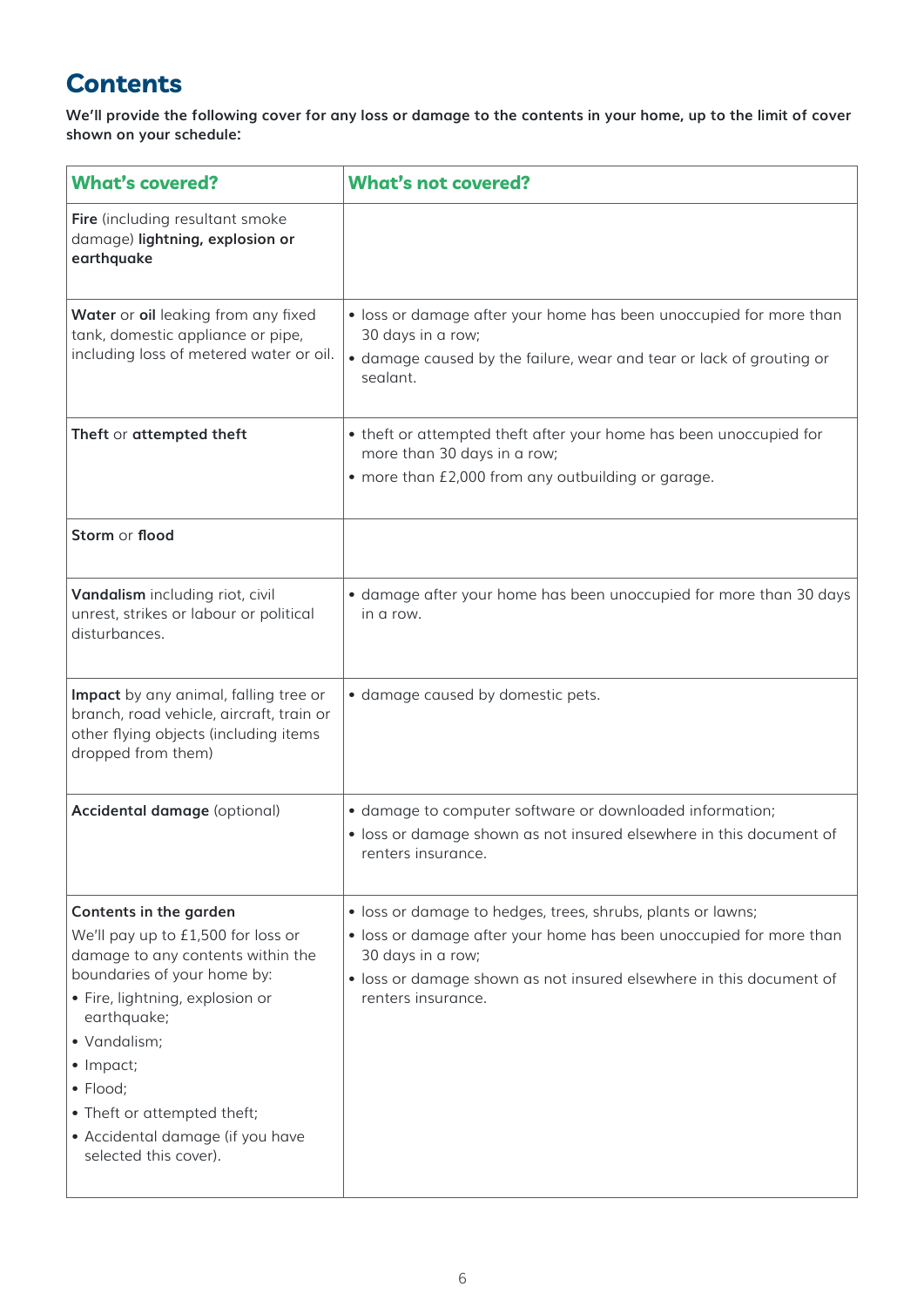| Alternative accommodation<br>If your home becomes unfit to live in<br>following loss or damage covered by<br>this insurance, we'll pay up to £15,000<br>for:<br>• the extra cost of a similar property<br>for you, your family and pets; or<br>• rent you're contracted to pay while | • costs if your landlord is able to place you in alternative<br>accommodation.                                                                                                                                                                                                    |
|--------------------------------------------------------------------------------------------------------------------------------------------------------------------------------------------------------------------------------------------------------------------------------------|-----------------------------------------------------------------------------------------------------------------------------------------------------------------------------------------------------------------------------------------------------------------------------------|
| the property is being repaired to a<br>habitable condition.                                                                                                                                                                                                                          |                                                                                                                                                                                                                                                                                   |
| <b>Special events</b><br>We'll increase your contents limit<br>by 10% during religious festivals or<br>special events, for one month before<br>and after, for purchases made for<br>these events, during the period of<br>insurance.                                                 |                                                                                                                                                                                                                                                                                   |
| Frozen food<br>We'll pay up to £500 for the<br>replacement of the contents of<br>your fridge or freezer, caused by a<br>breakdown, power cut or a blown<br>fuse.                                                                                                                     |                                                                                                                                                                                                                                                                                   |
| <b>Moving house</b><br>Well pay for accidental loss or<br>damage to your contents while<br>they are being moved to your new<br>permanent home, including while<br>temporarily stored by a storage<br>company for up to 14 days.                                                      | · loss or damage if you do not use a professional removals company;<br>· loss or damage to china, glass and brittle items, unless these have<br>been packed by professional packers;<br>· loss or damage shown as not insured elsewhere in this document of<br>renters insurance. |
| <b>Tenants cover</b><br>We'll pay up to £10,000 for loss or<br>damage covered by this insurance<br>to any fixtures and fittings you've<br>installed in your home or for which<br>you're responsible.                                                                                 |                                                                                                                                                                                                                                                                                   |
| <b>Downloaded information</b><br>We'll pay up to £1,000 for loss or<br>damage covered by this insurance to<br>information you've bought and stored<br>on your home computer, smart device<br>or mobile phone.                                                                        | • the cost of remaking a file, tape or disc;<br>• rewriting information;<br>· accidental loss or damage;<br>• loss or damage shown as not insured elsewhere in this document of<br>renters insurance.                                                                             |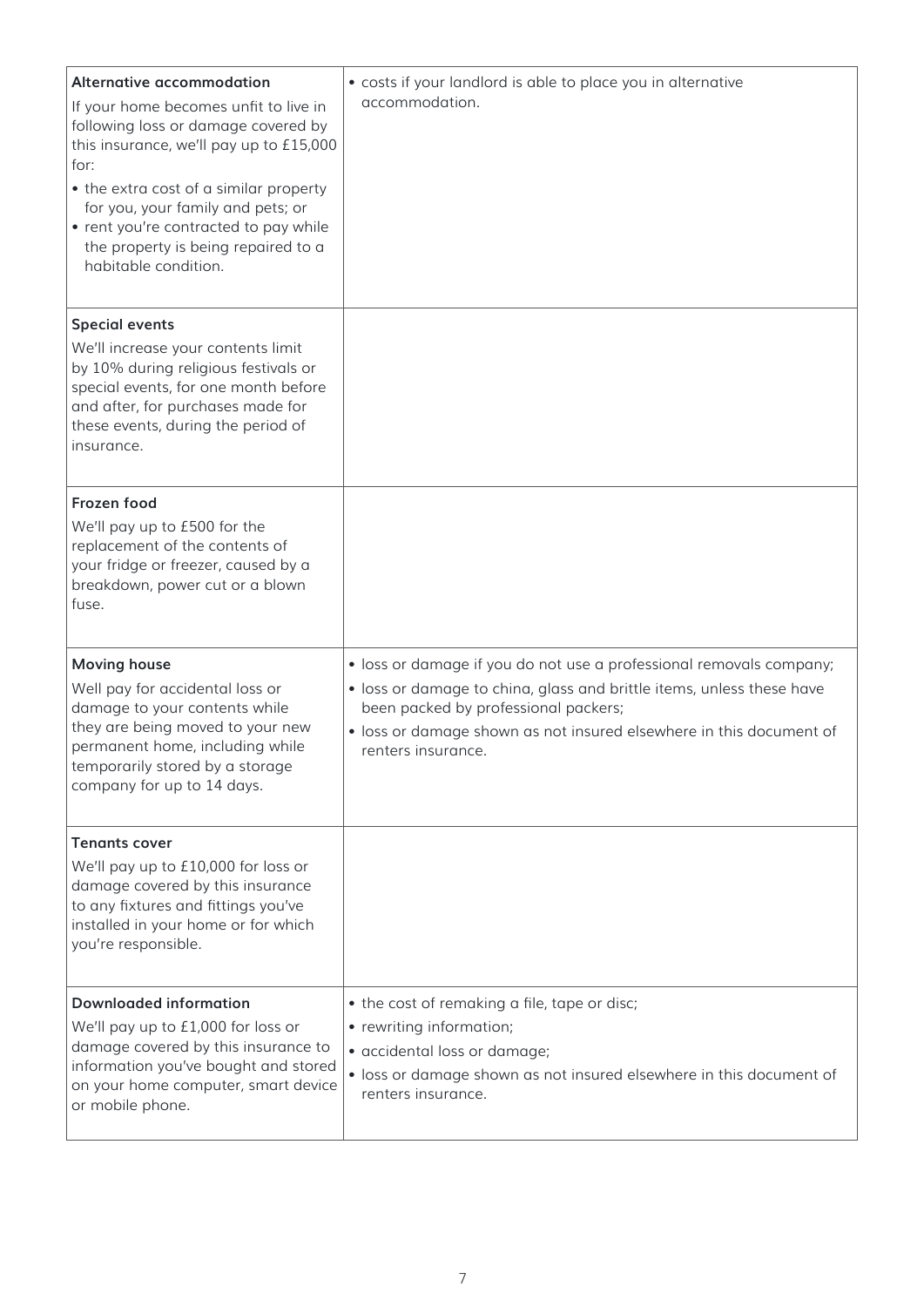<span id="page-8-0"></span>

| Liability to the public                                                                                                                                                                                                         | Liability arising from:                                                                                                                                                       |
|---------------------------------------------------------------------------------------------------------------------------------------------------------------------------------------------------------------------------------|-------------------------------------------------------------------------------------------------------------------------------------------------------------------------------|
| If following an accident someone<br>dies, is injured, falls ill or has their<br>property damaged anywhere in the<br>world, during the period of insurance,<br>we'll cover the legal liability of you or<br>your family as:      | • pollution or contamination unless its caused by oil leaking from a<br>fixed heating installation in your home;                                                              |
|                                                                                                                                                                                                                                 | • the ownership of your home or the ownership or occupation of any<br>other premises;                                                                                         |
|                                                                                                                                                                                                                                 | • the death, bodily injury or illness of you or a member of your family or<br>domestic employee;                                                                              |
| • occupiers of your home;<br>• private individuals.                                                                                                                                                                             | • the ownership or use of any aircraft, motor vehicle (including<br>motorbikes, quad bikes and motorised scooters), horse drawn vehicle,                                      |
| The most we'll pay for any claim<br>arising from one incident, including<br>claimants' costs and expenses is<br>£100,000. We may also pay other<br>costs and expenses incurred with our<br>prior permission, within this limit. | ship, vessel or craft;                                                                                                                                                        |
|                                                                                                                                                                                                                                 | • death, injury or damage caused by a drone if not flown in accordance<br>with legislation or the code of practice set out by the Civil Aviation<br>Authority;                |
|                                                                                                                                                                                                                                 | · death, injury or damage caused by a hover board, Segway or electric<br>scooter under your control used on a road, public footpath or<br>pavement;                           |
|                                                                                                                                                                                                                                 | · loss or damage to any property you or a family member own or are<br>responsible for;                                                                                        |
|                                                                                                                                                                                                                                 | • an agreement you have with another party;                                                                                                                                   |
|                                                                                                                                                                                                                                 | • any professional, occupational, business or trade activities;                                                                                                               |
|                                                                                                                                                                                                                                 | • injury or damage caused by any animal, other than horses or<br>domestic pets;                                                                                               |
|                                                                                                                                                                                                                                 | · injury or damage caused by any dog which is designated dangerous<br>or allowed to be dangerously out of control under the Dangerous<br>Dogs Act.                            |
|                                                                                                                                                                                                                                 | Also;                                                                                                                                                                         |
|                                                                                                                                                                                                                                 | • the cost of putting right any fault or alleged fault which, if not put<br>right, may cause accidental bodily injury or disease or accidental loss<br>or damage to property; |
|                                                                                                                                                                                                                                 | • any liability covered by any other insurance.                                                                                                                               |

# **Specified items (optional cover)**

**If you've selected this cover it will show on your schedule**

| <b>What's covered?</b>                                                                                                                                                                                                                                                                                                             | <b>What's not covered?</b>                                                                                                                                                            |
|------------------------------------------------------------------------------------------------------------------------------------------------------------------------------------------------------------------------------------------------------------------------------------------------------------------------------------|---------------------------------------------------------------------------------------------------------------------------------------------------------------------------------------|
| Loss or damage to:<br>• specified items worth more than<br>£2,000 in your home only, but<br>not for accidental damage unless<br>you've selected optional accidental<br>damage cover under the contents<br>section<br>• specified items both in and away<br>from your home<br>Your schedule will show where the<br>item is covered. | · losses from unattended vehicles, caravans or motor caravans unless<br>the item is hidden from view in a glove box or boot and all the doors<br>are locked and windows fully closed; |
|                                                                                                                                                                                                                                                                                                                                    | • theft of any student belongings stolen from any non self-contained<br>accommodation unless violence and force is used to remove them;                                               |
|                                                                                                                                                                                                                                                                                                                                    | • theft of any items used in connection with any business, trade or<br>profession unless violence and force is used to remove them;                                                   |
|                                                                                                                                                                                                                                                                                                                                    | • accidental loss or damage to software or downloaded information;                                                                                                                    |
|                                                                                                                                                                                                                                                                                                                                    | • loss or damage to drones if not flown in accordance with legislation<br>or the code of practice as set out by The Civil Aviation Authority;                                         |
|                                                                                                                                                                                                                                                                                                                                    | • loss or damage to hover boards, segways or electric scooters if used<br>on a road, public footpath or pavement;                                                                     |
|                                                                                                                                                                                                                                                                                                                                    | • theft of any bicycle away from your home, unless locked to an<br>immovable object or within a locked building;                                                                      |
|                                                                                                                                                                                                                                                                                                                                    | • loss or damage to bicycles while taking part in professional racing<br>events, pace-making or time trials;                                                                          |
|                                                                                                                                                                                                                                                                                                                                    | • motorised bicycles (other than battery assisted bicycles);                                                                                                                          |
|                                                                                                                                                                                                                                                                                                                                    | • any loss or damage which is covered by another insurance.                                                                                                                           |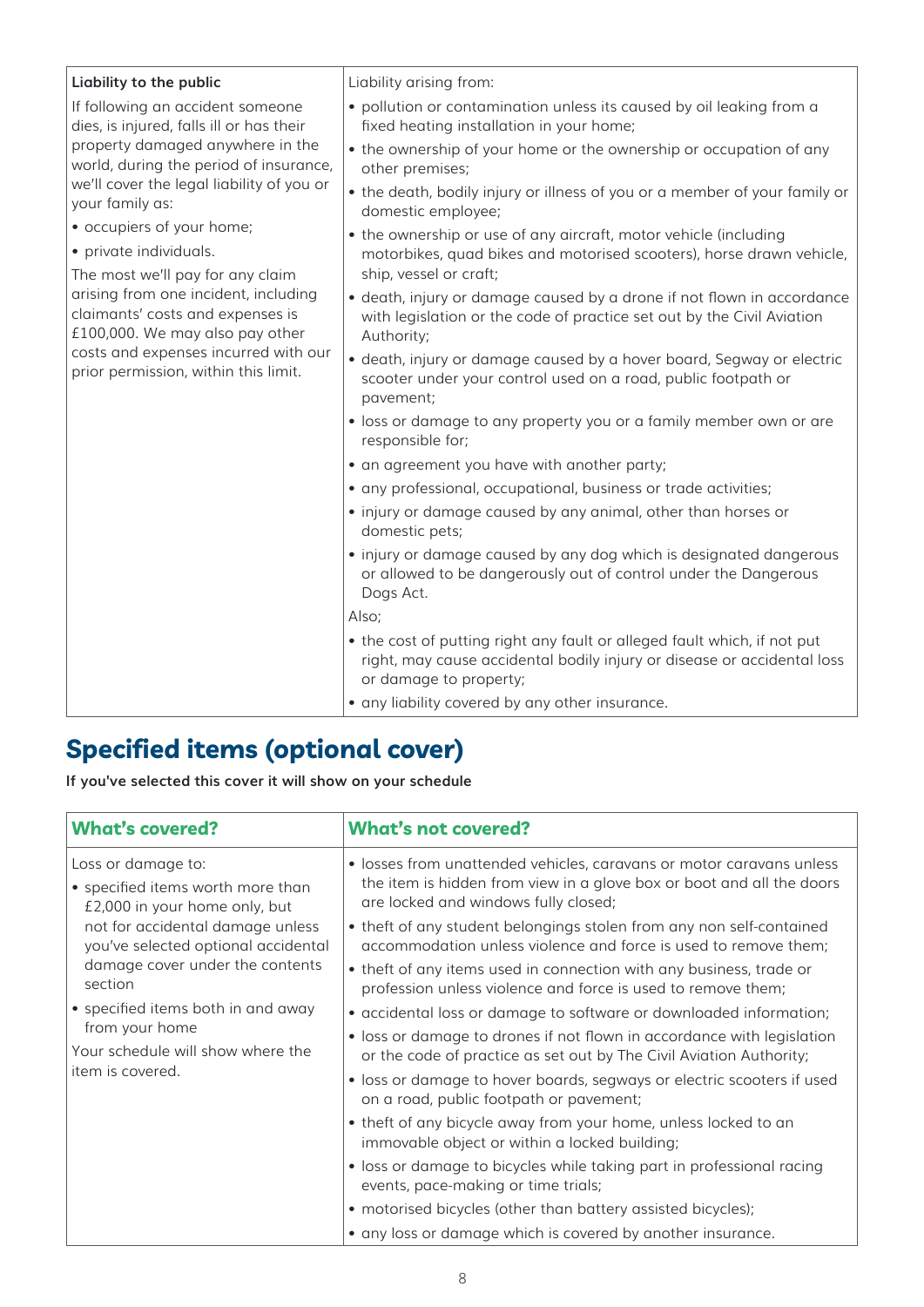# <span id="page-9-0"></span>**How we'll settle your claim - contents and specified items**

If the loss or damage is covered by this insurance, we'll agree with you to:

- arrange for repair or replacement using one of our suppliers; or
- pay the cost of repair or replacement; or
- make a cash payment.

#### **Cash payments**

If we can offer a repair or replacement through one of our suppliers and you choose not to have the item repaired or replaced or you wish to use your own supplier, we'll not pay more than the amount we would have paid our supplier.

If we're unable to offer repair or an equivalent replacement is not available, we'll pay the nearest cash equivalent or current market value of the item at the time of the loss or damage.

We will not accept any future claim for the same incident if the cash provided was not used to repair the damage or replace the damaged item.

#### **Excesses that apply**

If your schedule shows you have to pay an excess, this is the amount you must pay as the first part of any claim.

The limit of cover will be applied after payment of any excess.

#### **Wear and tear**

Your policy does not cover claims arising from wear and tear or gradual deterioration. It's your responsibility to keep your contents and specified items in good condition. If you don't do this, we may reduce the amount we'll pay in the event of a claim, or the claim may not be covered.

For more details, see the General conditions and exceptions sections in this booklet.

#### **Proof of value and ownership**

In the event of a claim for any item shown on your schedule, you will need to provide proof of its value and ownership of that item. This evidence must be in the form of:

- a professional valuation; or
- purchase or gift receipt; or
- evidence of usage from your network provider for any mobile device.

Failure to provide this evidence could affect the outcome of the claim.

#### **Limit of cover**

The limit of cover shown on your schedule must represent the full replacement value of all your contents as new.

This contents limit must include all your contents within your home and your specified items.

You must tell us if the value of your contents increase beyond the limit of cover stated on your schedule. Please ensure that the limit of cover for your specified items is adequate such as jewellery, which may increase in value over time.

The following additional limits of cover will be applied after payment of any excess:

- £2,000 for any single item in the home unless specified on your schedule;
- the amount shown on your schedule for any specified item.

#### **Under insurance**

If the limit of cover is less than the amount to replace your contents or specified items as new, we'll only pay up to the limit of cover shown on your schedule.

If you have carelessly, recklessly or deliberately under insured your contents or specified items, we may reject a claim or reduce the amount of payment we make. Please see general conditions, paragraph 3 for further information.

#### **Matching sets and suites**

If you make a claim for damage to an item that forms part of a matching set or suite, but we can't repair or replace the damaged items as they're not available, we'll also make a contribution in cash of 50% towards the cost of replacing any undamaged items which are part of the same set or suite.

We won't make a contribution towards undamaged fixtures and fittings, carpets or flooring.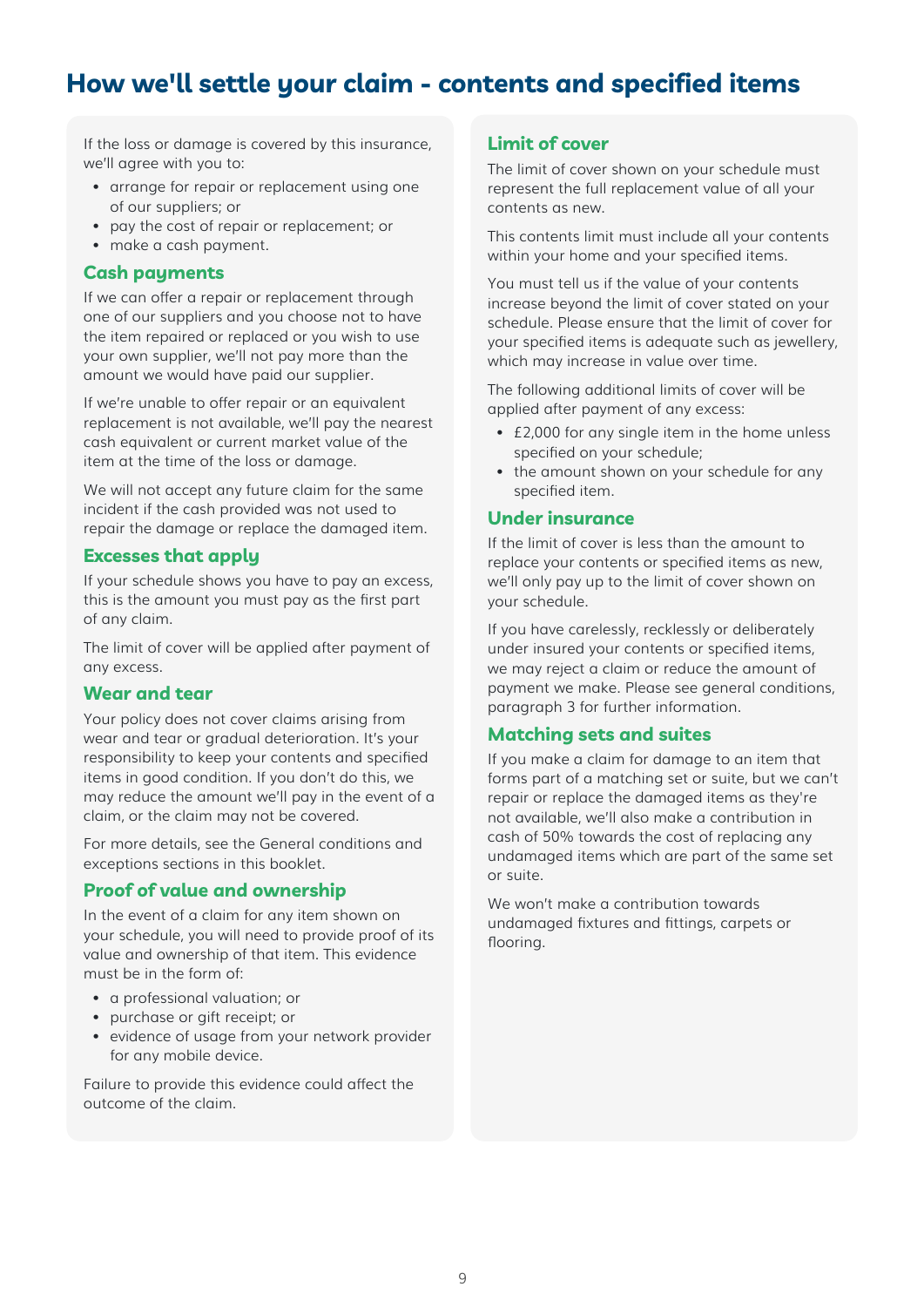# <span id="page-10-0"></span>**General exceptions**

**These apply to the whole contract and are in addition to 'What's not covered' in each section of this document of renters insurance.** 

#### **1. Telling us about any changes and accepting your cover**

This insurance won't apply unless:

- you tell us about any changes (please see the list in the general conditions section); and
- we've agreed to cover you and issued a new schedule, where appropriate.

#### **2. We will not pay for:**

- any reduction in value;
- any loss or damage which results indirectly from anything insured by this policy;
- any indirect loss such as loss of earnings or travel expenses;
- caravans, mobile homes or any commercial premises;
- loss or damage deliberately caused by you or your family, or any other persons living in your home;
- any direct or indirect loss or damage caused as a result of your home being used for illegal activities by you or your family;
- loss or damage to your computer or smart device, e.g. tablets, smart phones, smart televisions, caused by hacking or computer viruses;
- any claim arising from:
	- anything which happens gradually including deterioration or wear and tear, settlement or shrinkage;
	- mildew, fungus, climatic or atmospheric conditions, frost, wet or dry rot;
	- any process of cleaning, repair or alteration;
	- damage by insects;
	- electrical or mechanical failure or breakdown;
	- faulty design, materials or workmanship;
	- war, civil war, terrorism (by nuclear and/or chemical and/or biological and/or radiological means), rebellion or revolution.
- any loss, damage, liability or cost directly or indirectly caused by:
	- radiation or contamination from nuclear fuel or nuclear waste or from burning or explosion of nuclear fuel;
	- the radioactive, toxic, explosive, hazardous or contaminating properties of any nuclear installation, reactor or other nuclear assembly or its component part;
	- any weapon or device using atomic or nuclear fission or fusion or radioactive force or matter.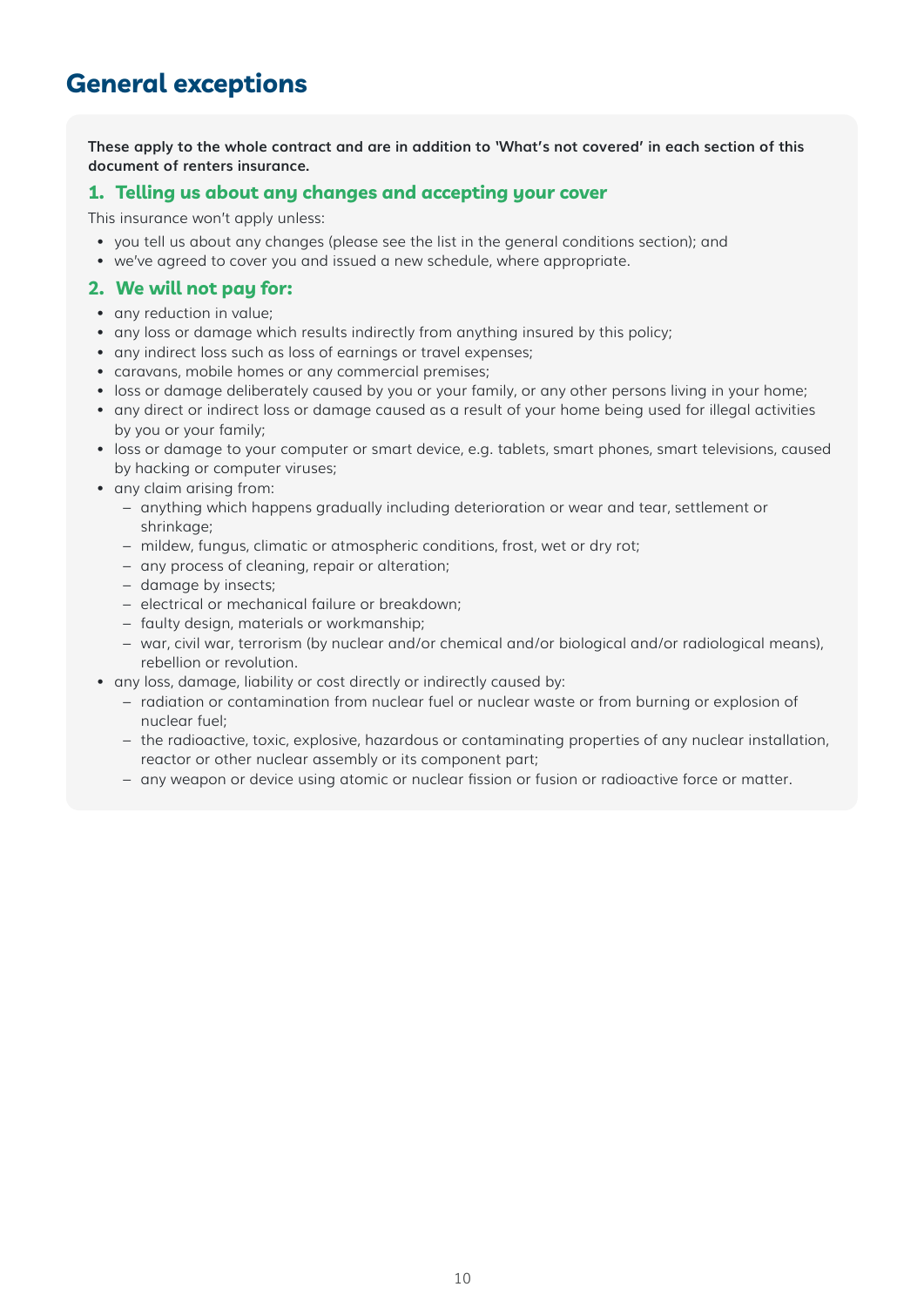# <span id="page-11-0"></span>**General conditions**

You and any other person covered by this insurance subscription must meet all the terms and conditions of this contract.

#### **1. Care of your property**

You or anyone in charge of your property must take care to:

- maintain your property in a good condition; and
- protect your property from damage or loss; and
- recover lost property.

**You** must give us or our agents access to examine your property.

#### **2. You need to ensure you give correct and up to date information)**

Please answer all the questions truthfully and to the best of your knowledge, (for everyone covered under your insurance subscription cover) when you buy or amend your insurance subscription. If anything is wrong, you need to correct it as soon as possible by logging onto your account.

#### **Changes you need to tell us about**

You can log into your account and tell us if:

- your personal details change, such as your name;
- you move house;
- you need an item covered away from home;
- you start a business from home;
- you increase your contents cover from what is shown on your schedule.

If you don't tell us about any changes, we may not deal with any claim or reduce the payments we make. If the change means we can't insure you any longer, we'll give you notice of cancellation (please see **[general conditions – our](#page-12-0)  [rights to cancel your insurance.](#page-12-0)**)

#### **Documents and information we might need from you**

To help us validate your details, we may ask you to send us documents, information or allow us to access databases. This could include your proof of your address and a copy of your utility bill.

If you don't send us these documents/information or permission to access a database, we may have to cancel your insurance subscription cover.

#### <span id="page-11-1"></span>**3. Misrepresentation, fraud and financial crime**

If you or anyone representing you:

- gives us misleading or incorrect information to any of the questions asked when applying for or amending this insurance subscription cover;
- fails to let us know about changes to the details we have about you or your insurance subscription cover;
- deliberately misleads us to obtain cover, a cheaper premium or more favourable terms;
- sends us false documents;
- makes a fraudulent payment by bank account and/or card;

we may:

- amend your details with the correct information, apply any relevant terms and conditions, collect any additional premium and update your monthly subscription amount;
- not deal with a claim or reduce the amount of payment we make;
- cancel or avoid your insurance subscription (treat it as if it never existed), including all other subscriptions and policies which you have with us.

Where fraud is identified, we'll also:

- not return any premium paid by you;
- recover from you any costs you've caused us to pay;
- pass details to fraud prevention and law enforcement agencies who may access and use this information. Other insurers may also see this information.

#### **3.1 Claims fraud**

If you or anyone representing you gives us misleading or incorrect information when making a claim or part of any claim that is fraudulent, false or exaggerated, you will lose all benefits under this insurance subscription from the date of the fraudulent claim(s). We will cancel the insurance subscription and retain all the premium you've paid. We may also:

- reject the claim or reduce the amount of payment we make;
- cancel your insurance subscription cover from the date the fraud took place and keep all the premiums paid;
- get back from you any costs you've caused us to pay; and
- pass details to fraud prevention and law enforcement agencies who may access and use this information. Other insurers may also see this information.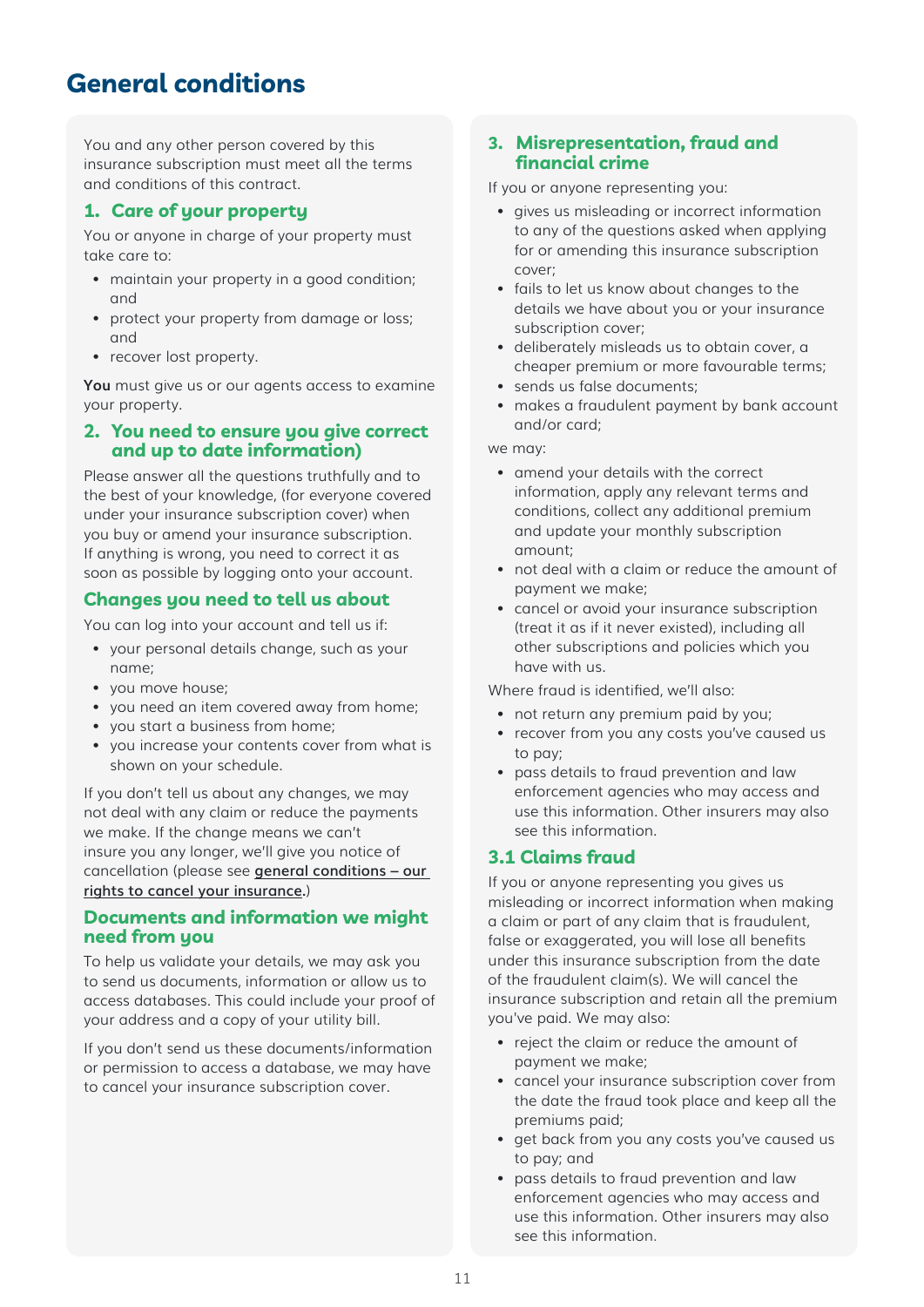# **General conditions - continued**

#### **4. Accident and claims procedure**

You or any other person claiming under this insurance subscription cover must:

- give us full details of the incident as soon as possible;
- let the police know if your property is stolen or vandalised as we'll need the crime number;
- send us all communications from other people involved, without replying;
- immediately tell us about and send to us, any notice of intended prosecution, inquest, fatal inquiry or any writ, summons or process without replying;
- co-operate and give us all the details of your claim to help us validate and process it, such as purchase receipts, valuations and photographs;
- help us to pursue a recovery (where applicable) against a third party;
- tell us if any loss or stolen property is recovered.

You must not, without our consent:

- negotiate or admit responsibility: or
- make any offer, promise or payment; or
- make your own arrangements for repair or replacement.

We're entitled to:

- have total control to conduct, defend and settle any claim; and
- take proceedings, in your name or in the name of any other person claiming under this insurance, at our own expense and for our own benefit to recover any payment we've made or to pursue a claim for damages.

We won't make any refund or pay for any claim where we are legally prevented from doing so, for example by a court order or sanction.

#### **5. Other insurances**

If any loss or damage is covered by this insurance and is also covered by any other insurance, we'll only pay our share.

We will not pay any share for claims arising under liability to the public, or specified items if loss or damage happens away from the home.

#### <span id="page-12-1"></span>**6. Cancellation**

#### <span id="page-12-0"></span>**Our rights to cancel your insurance subscription**

We'll cancel your insurance subscription cover by giving you 7 days' notice if:

- we find any misrepresentation or any attempt to gain an advantage under this insurance subscription cover to which you're not entitled, please see **[general conditions –](#page-11-1)  [misrepresentation, fraud and financial crime](#page-11-1)**;
- we find you or anyone covered under this insurance subscription cover is involved in, or associated with insurance fraud and/or financial crime;
- you or anyone else covered by this insurance hasn't met the terms and conditions of this contract;
- your circumstances have changed and we can't insure you;
- you behave inappropriately for us to continue your insurance, e.g. if you harass or show abusive, threatening, racist or sexist or any other anti-social or discriminatory behaviour towards our staff.

#### **[Please refer to Section 8 in relation to failed](#page-13-0)  [payments.](#page-13-0)**

Our cancellation notice will be emailed to you and will tell you the reason for cancellation and the date the insurance subscription cover will end. We'll also confirm whether a refund of any subscription amount is due to you.

You may not get a refund of any premium paid if you've made a claim or we identify misrepresentation, fraud or financial crime.

#### **Your rights to cancel your insurance subscription**

You can cancel any time before your start date and will not be charged.

You can cancel your insurance subscription cover at any other time by logging onto your account, at which point any refund due to you will be paid.

If your insurance requirements change, e.g. you move home, and we're no longer able to insure you, you'll need to arrange cover elsewhere and review your insurance subscription cover with us.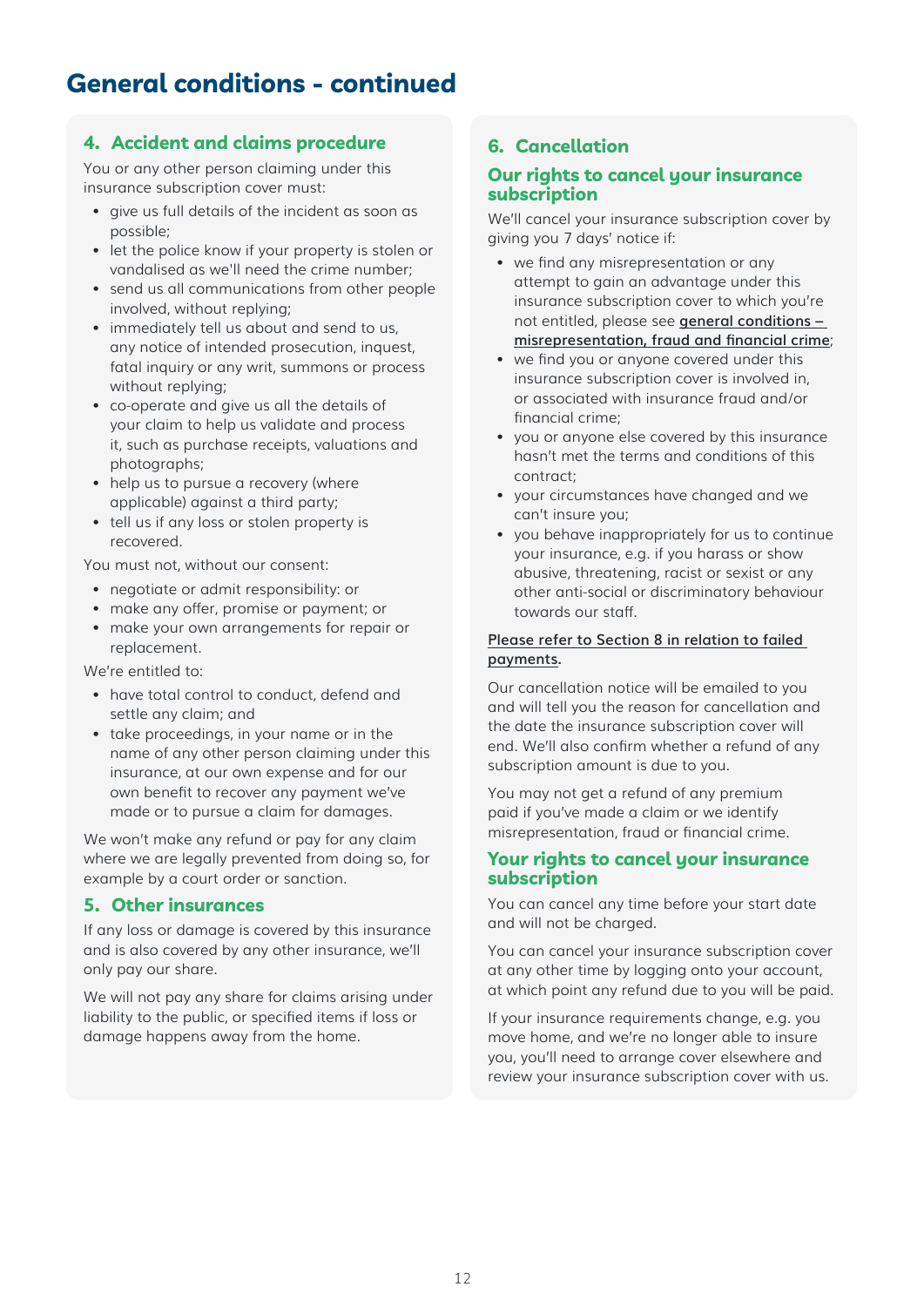# **General conditions - continued**

#### **Insurance premiums**

All insurance subscription premiums include insurance premium tax where applicable. You may also have to pay other taxes or costs, for example if the premium is reimbursed by an employer it may be classed as a taxable benefit in kind. If so you'll need to pay this tax or cost yourself.

#### **7. Flow subscription cover**

Your insurance subscription cover will automatically continue each month unless you tell us otherwise.

We'll let you know how much your monthly premium will be and also tell you in advance when the price will change so you can review your cover.

Your price may change if:

- you make a claim;
- the government change the rate of Insurance Premium Tax;
- you change your insurance subscription;
- our view of claims cost changes.

We reserve the right to stop your insurance subscription in line with our rights under **[general](#page-12-1)  [conditions – cancellation](#page-12-1)**.

#### <span id="page-13-0"></span>**8. Payment**

Insurance subscription premium will be due on the start date of the subscription period shown on your schedule and on the same date of each following month. If you joined on a day that doesn't exist in the next calendar month, your payment would be collected on the last day of the month.

If we don't receive payment for your first month of cover then you will not be covered and you'll need to re-arrange your first payment with us.

If we don't receive a payment for any subsequent renewal of your insurance subscription, we'll let you know by email and give you 4 days notice that we'll cancel your insurance subscription cover if your payment is not received. If we don't hear from you, your insurance subscription cover will be cancelled from the date given in the cancellation notice email.

If you make a claim during this period, you must pay your outstanding premium before we pay your claim.

Please make sure you keep your payment card details up to date at all times. You can update these by logging into your account.

#### **9. The law that applies to your insurance subscription**

The law of England and Wales applies to your contract with us.